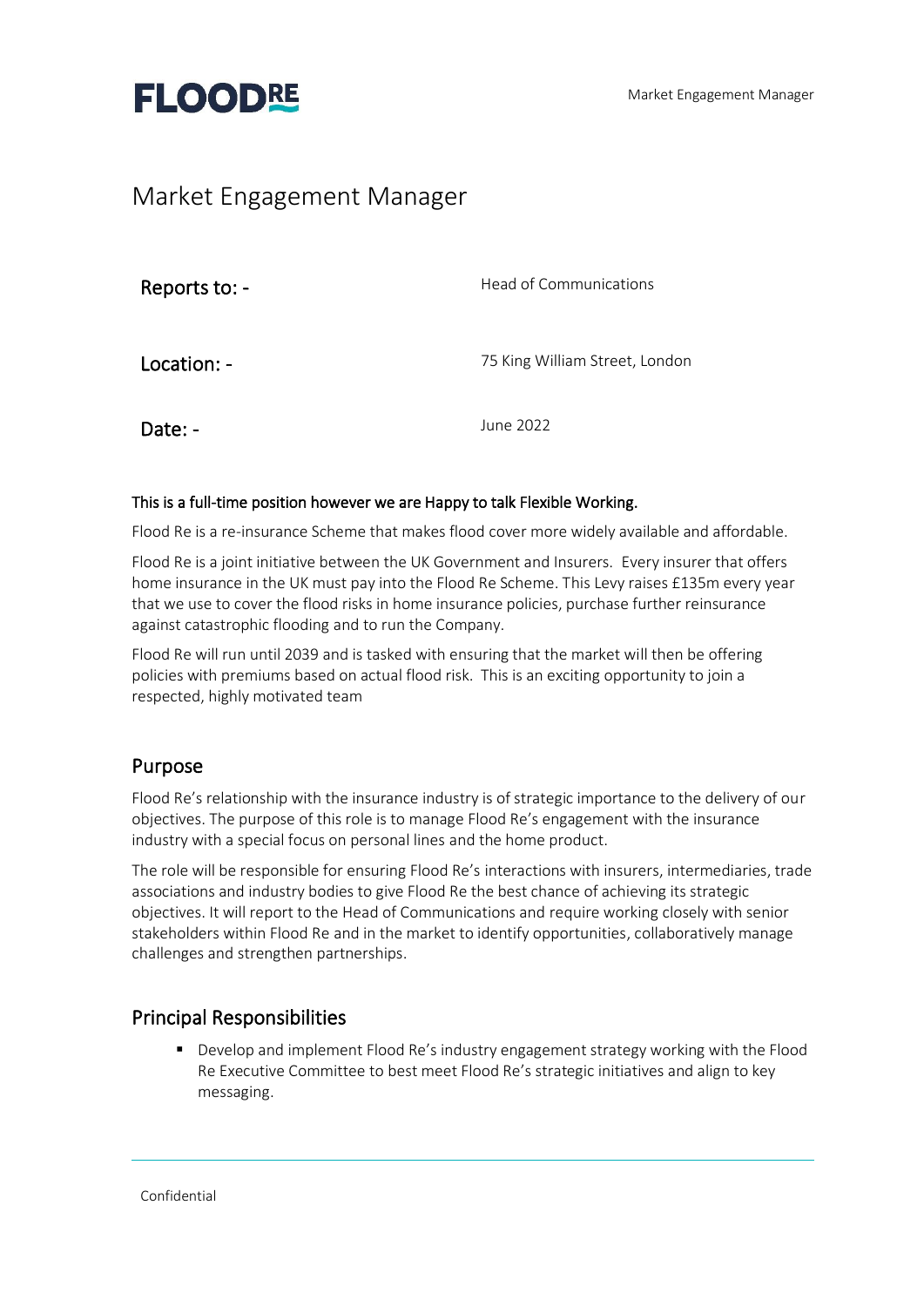# **FLOODRE**

- Support engagement with industry stakeholder across Flood Re, including for Chairman, CEO and Director of Operations' meetings, industry forums, conferences, and regularly scheduled and tactical meetings.
- Overseeing the design and implementation of a customer relationship management system to ensure industry engagement is managed efficiently and effectively.
- Present and / or produce content for use in market engagement including for meetings, forums, panels, conferences and digital communications, leveraging Flood Re data and market knowledge.
- Stay abreast of market developments at industry, insurer, broker, MGA and software houses level, including home product and coverage knowledge, and draw on this understanding to develop insight for Flood Re consumption and use.
- Coordinate industry engagement activities and communications across Flood Re functions including Communications, Reserving, Legal and Operations, and build capability for effective knowledge sharing.
- Deliver Key messages and promote Flood Re initiatives and product innovation within the market, helping to clarify industry's position and perspective including challenges, and translating this feedback into clear takeaways for consideration and tactical response within Flood Re.
- Support Flood Re Head of Research with initiatives in partnership with the industry.
- Act as a champion and advocate for industry and insurers, providing representation of their views and consideration of how planned initiatives will impact them so Flood Re remains accessible and relevant to the market.

#### Information Security Responsibilities

■ As a member of Flood Re, you are expected to foster a security-aware culture through your own actions and behaviour by exercising good judgment, being aware of Information Security risks, compliant with all policies (including but not limited to fair usage and information security), diligent in the completion of Information Security training, mindful of any suspicious activity and proactive in your response to it and immediate reporting of any concerns or issues to the Flood Re IT / infosec team.

#### Risk Responsibilities

■ Act as First Line of Defence, to identify and manage risks, generate and review risk information, and to take appropriate actions to maintain the risk exposure within appetite. Risks should be reported to ExCo and the Risk Function

### Knowledge and Experience

- Subject matter expert of the UK home insurance market.
- Experience in developing and delivering a strategy for engaging with external stakeholders, partners and customers.
- Experience with distribution in the general insurance market.